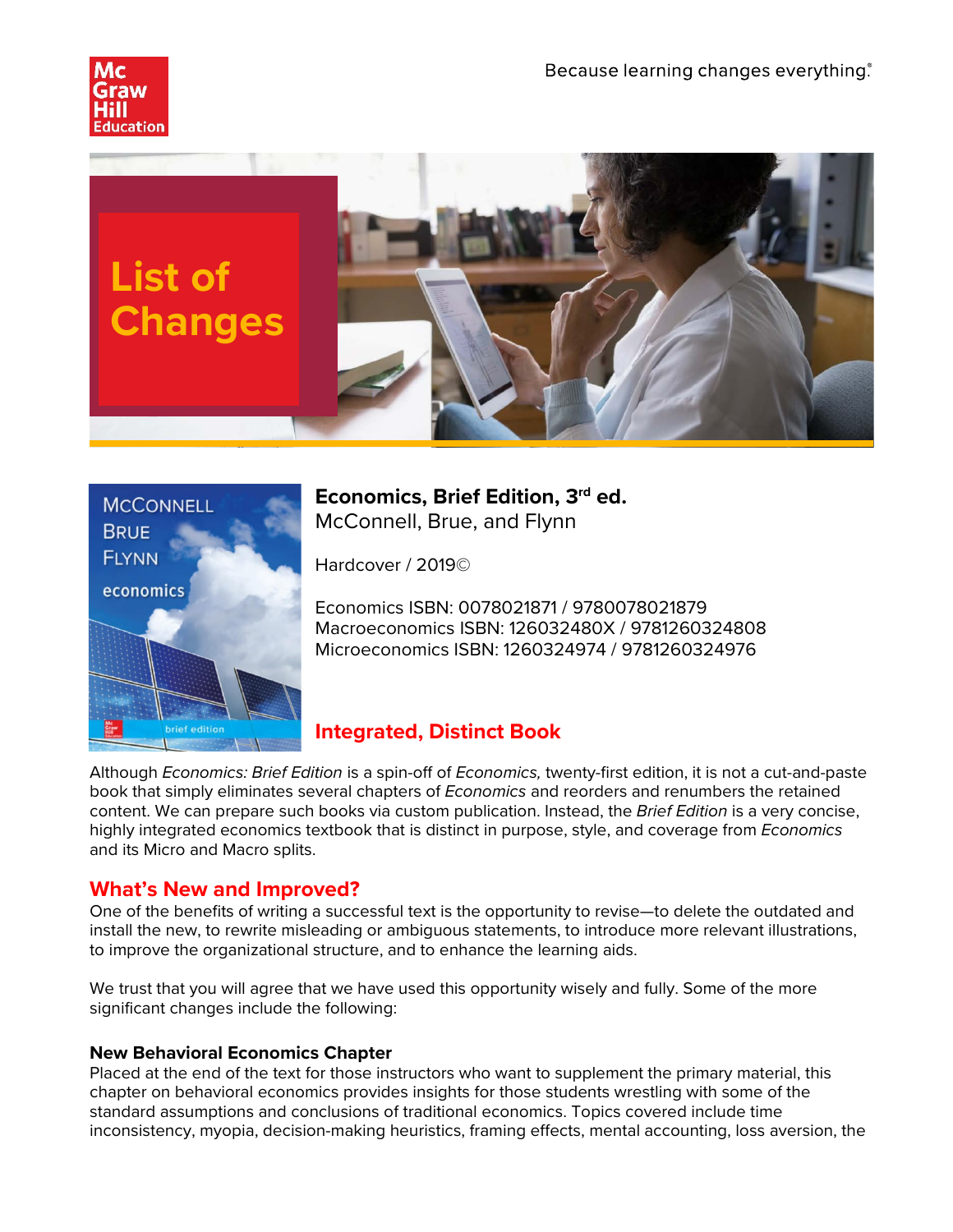endowment effect, and reciprocity. The discussion is couched in terms of consumer decision making and includes numerous concrete examples to bring the material home for students.

We have also striven to make clear to students the ways in which behavioral economics builds upon and augments the insights of traditional neoclassical economics. Thus, the chapter opens with a section comparing and contrasting behavioral economics and neoclassical economics so that students will be able to see how both can be used in tandem to help understand and predict human choice behavior.

#### **Updated Discussions of the Financial Crisis and the Recession**

In the previous edition, we focused on incorporating an analysis of the financial crisis, the recession, and the hesitant recovery into our discussions of macroeconomics. This edition reflects more recent developments, including continued slower than historical economic growth. We found many ways to work the recession into our macro chapters, and are confident that our basic macroeconomic models will continue to serve well in explaining business cycles and the economy's long run growth path. The new inclusions relating to the recession and recovery help students see the relevance of the models to what they are seeing in the news and perhaps experiencing in their own lives. The overall tone of the book, including the macro, continues to be optimistic with respect to the long-term growth prospects of market economies.

#### **Updated End-of-Chapter Questions and Problems**

We have updated the end-of-chapter questions, adding new problems to reflect revised and enhanced content. The questions are analytic and often ask for free responses, whereas the problems are mainly quantitative. We have aligned the questions and problems with the learning objectives presented at the beginning of the chapters. All of the questions and problems are assignable through McGraw Hill's *Connect,* and many contain additional algorithmic variations and can be automatically graded within the system.

### **Chapter-by-Chapter Changes**

In addition to the changes and new features listed above, chapter-specific revisions include: **Chapter 1: Limits, Alternatives, and Choices** features updated examples of opportunity cost, and the

**Chapter One Appendix: Graphs and Their Meaning** has been converted from Web-Only content into the main product.

**Chapter 2: The Market System and the Circular Flow** includes several updates, including the example of consumer sovereignty, business and household sector data in the United States, and global data.

**Chapter 3: Demand, Supply, and Market Equilibrium** provides a new "Applying the Analysis" piece on Uber and dynamic pricing. The **Chapter Three Appendix: Additional Examples of Supply and Demand**  has been converted from Web-Only content and relocated into the main product.

**Chapter 5: Market Failures: Public Goods and Externalities** features updated information on the U.S. tax structure. Taxes to correct negative externalities are now referred to as "Pigovian taxes" (versus "specific taxes" in previous editions).

**Chapter 8: Pure Monopoly** presents a new "Applying the Analysis" on monopoly power in the Internet age, replacing the De Beers diamond monopoly example.

**Chapter 9: Monopolistic Competition and Oligopoly** includes a new "Applying the Analysis" piece on Internet oligopolies, replacing the example of oligopoly in the beer industry.

**Chapter 10: Wage Determination** features revised discussion and updated data on occupational employment trends, wage differentials, and the minimum wage.

**Chapter 11: Income Inequality and Poverty** contains improved discussion and significant updates to the data on the distribution of income, poverty, and income-maintenance programs.